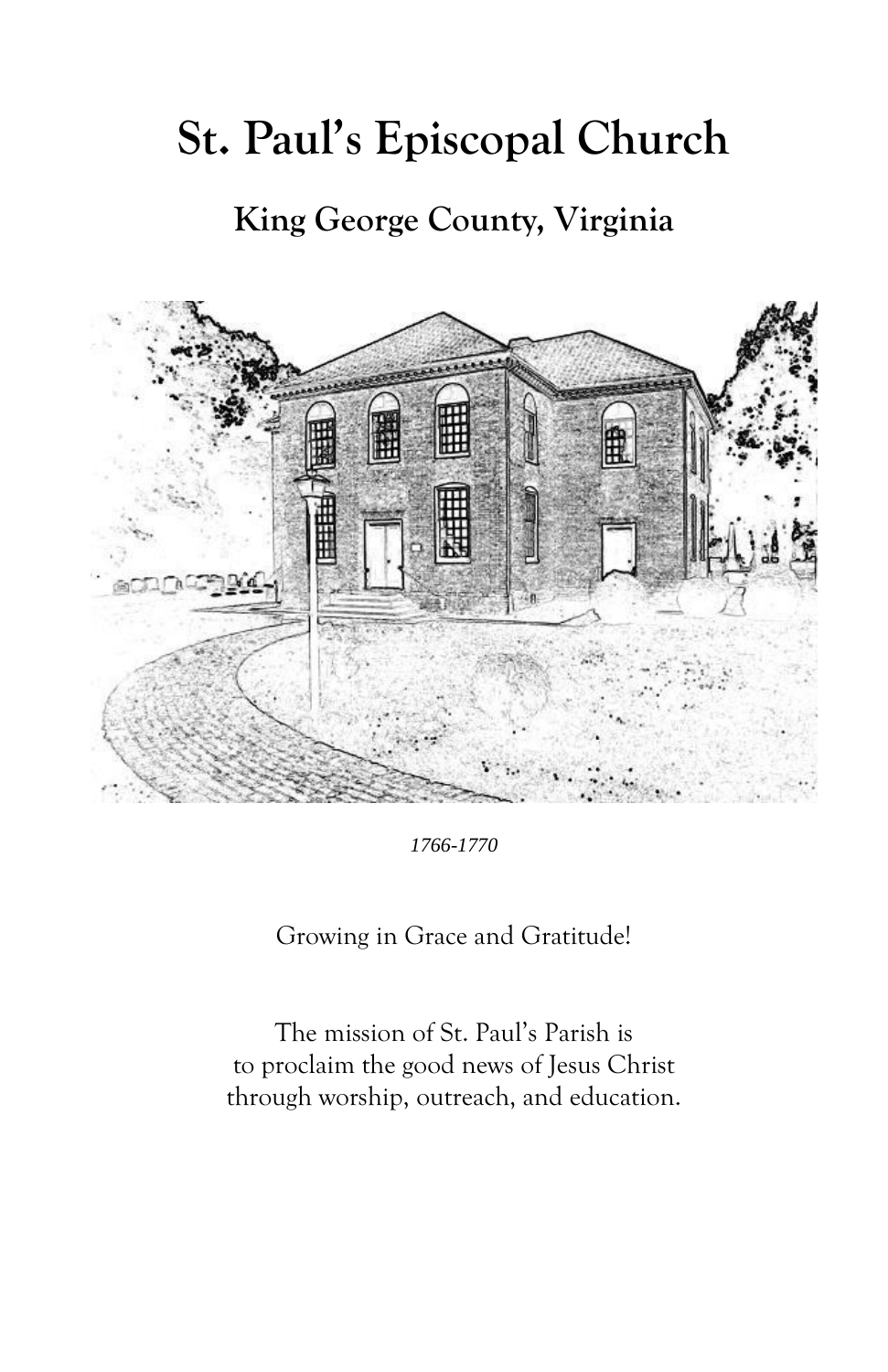#### The Purpose of Advent

We all like to welcome visitors, especially those who are close to us and those we love, and we sometimes find the waiting difficult. So we use the waiting time to make our preparations. The same is true with our Christian Family. Each year the church reserves four weeks before Christmas in order to give us time to make the necessary preparations. We call this season "Advent" which means "coming". A New Guinea Christian once put it this way: *"At Advent we should try the key to our heart's door. It may have gathered rust, if so, this is the time to oil it, in order that the heart's door may open more easily when the Lord Jesus wants to enter at Christmas Time."* Advent is the time of year when we prepare ourselves, as a Church and as individual Christians, for the coming of Jesus – The one who came 2000 years ago, the one who comes again this Christmas and the one who will come again at the end of time as King and judge of all.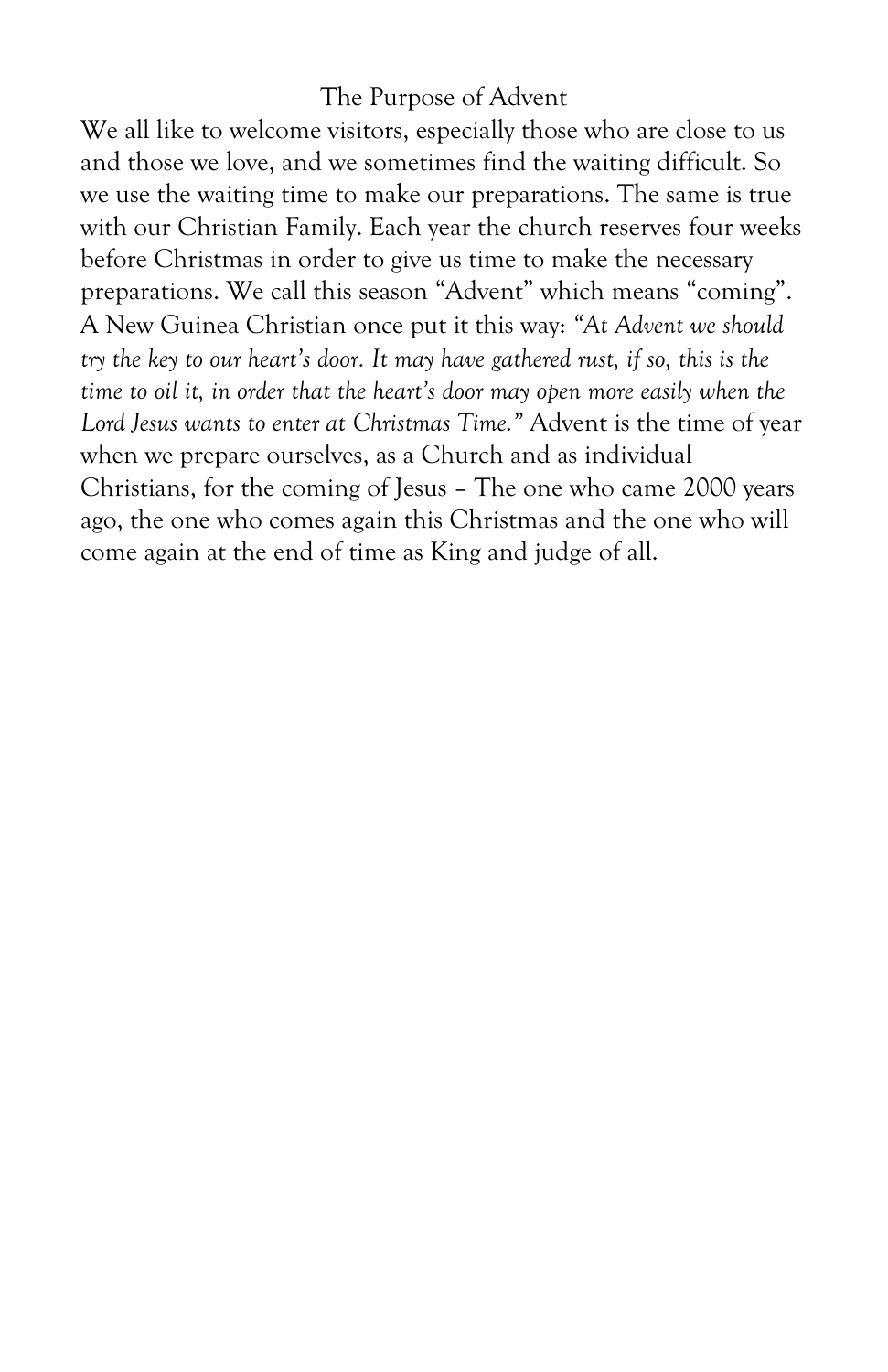# **First Sunday of Advent St. Paul's Episcopal Church December 3, 2017, 8:00 am & 10:00 am Holy Eucharist: Rite Two Celebrant: The Reverend "Padre" Lee Gandiya**

**BCP refers to the black Book of Common Prayer. Hymnal refers to the red Hymnal 1982. LEVAS Hymnal refers to the red and black Lift Every Voice & Sing II hymnal.**

#### **Prelude**

Processional Hymn – Hymnal 61 *Sleepers, awake*

#### **THE WORD OF GOD**

#### **Opening Acclamation**

Blessed be God: Father, Son, and Holy Spirit, **And blessed be his Kingdom, now and for ever. Amen.**

O come, thou wisdom from on high who made all in earth and sky, Creating man from dust and clay: to us reveal salvation's way. **Rejoice! Rejoice! Emmanuel shall come to thee, O Israel.**

People: **Almighty God, to you all hearts are open, all desires known, and from you no secrets are hid: Cleanse the intent of our hearts by the inspiration of your Holy Spirit that we may perfectly love you, and worthily magnify your holy Name; through Christ our Lord. Amen.** 

**(Adapted from the original version of this prayer (14th Century)**

#### **Gloria in Excelsis Hymnal S-280**

**Glory to God in the highest, and peace to his people on earth. Lord God, heavenly King, almighty God and Father, we worship you, we give you thanks, we praise you for your glory. Lord Jesus Christ, only Son of the Father, Lord God, Lamb of God, you take away the sin of the world: have mercy on us; you are seated at the right hand of the Father: receive our prayer. For you alone are the Holy One, you alone are the Lord, you alone are the Most High,**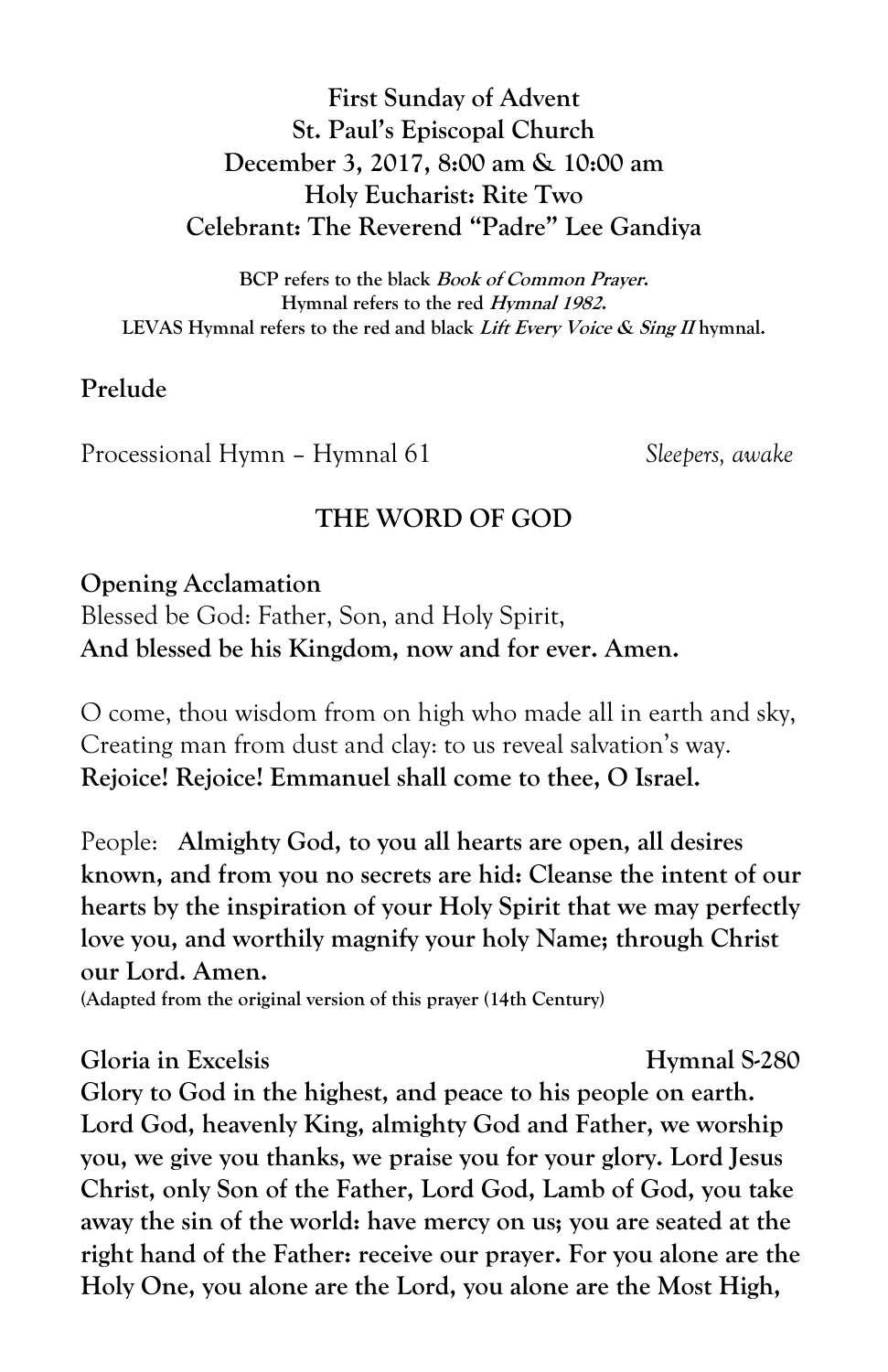# **Jesus Christ, with the Holy Spirit, in the glory of God the Father. Amen.**

# **The Collect of the Day** – BCP 234

Almighty God, give us grace to cast away the works of darkness, and put on the armor of light, now in the time of this mortal life in which your Son Jesus Christ came to visit us in great humility; that in the last day, when he shall come again in his glorious majesty to judge both the living and the dead, we may rise to the life immortal; through him who lives and reigns with you and the Holy Spirit, one God, now and for ever. **Amen.**

# **Lighting of the Advent Candle(s)**

**The Lessons** *(Please be seated.)*

## **The First Reading:** Isaiah 64:1-9 Lector: **A Reading from The Book of Isaiah**

O that you would tear open the heavens and come down, so that the mountains would quake at your presence-as when fire kindles brushwood and the fire causes water to boil-to make your name known to your adversaries, so that the nations might tremble at your presence! When you did awesome deeds that we did not expect, you came down, the mountains quaked at your presence. From ages past no one has heard, no ear has perceived, no eye has seen any God besides you, who works for those who wait for him. You meet those who gladly do right, those who remember you in your ways. But you were angry, and we sinned; because you hid yourself we transgressed. We have all become like one who is unclean, and all our righteous deeds are like a filthy cloth.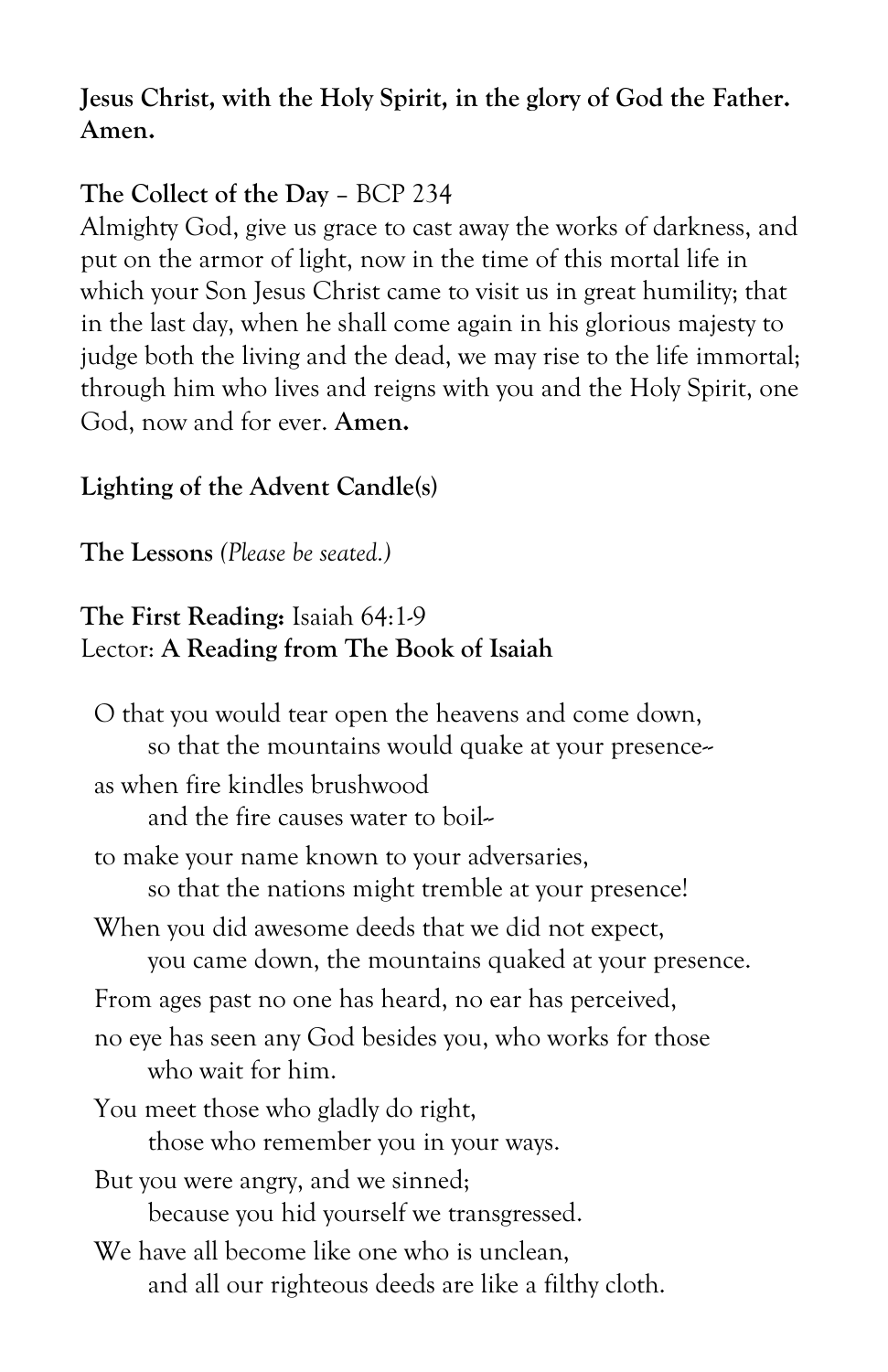We all fade like a leaf, and our iniquities, like the wind, take us away.

There is no one who calls on your name, or attempts to take hold of you;

for you have hidden your face from us, and have delivered us into the hand of our iniquity.

Yet, O Lord, you are our Father; we are the clay, and you are our potter; we are all the work of your hand.

Do not be exceedingly angry, O Lord, and do not remember iniquity forever. Now consider, we are all your people.

Lector: The Word of the Lord.

**People: Thanks be to God.**

Psalm 80:1-7, 16-18 *Qui regis Israel*

<sup>1</sup> Hear, O Shepherd of Israel, leading Joseph like a flock; shine forth, you that are enthroned upon the cherubim.

<sup>2</sup> In the presence of Ephraim, Benjamin, and Manasseh, stir up your strength and come to help us.

<sup>3</sup> Restore us, O God of hosts: show the light of your countenance, and we shall be saved.

<sup>4</sup> O Lord God of hosts, how long will you be angered despite the prayers of your people?

<sup>5</sup> You have fed them with the bread of tears; you have given them bowls of tears to drink.

<sup>6</sup> You have made us the derision of our neighbors, and our enemies laugh us to scorn.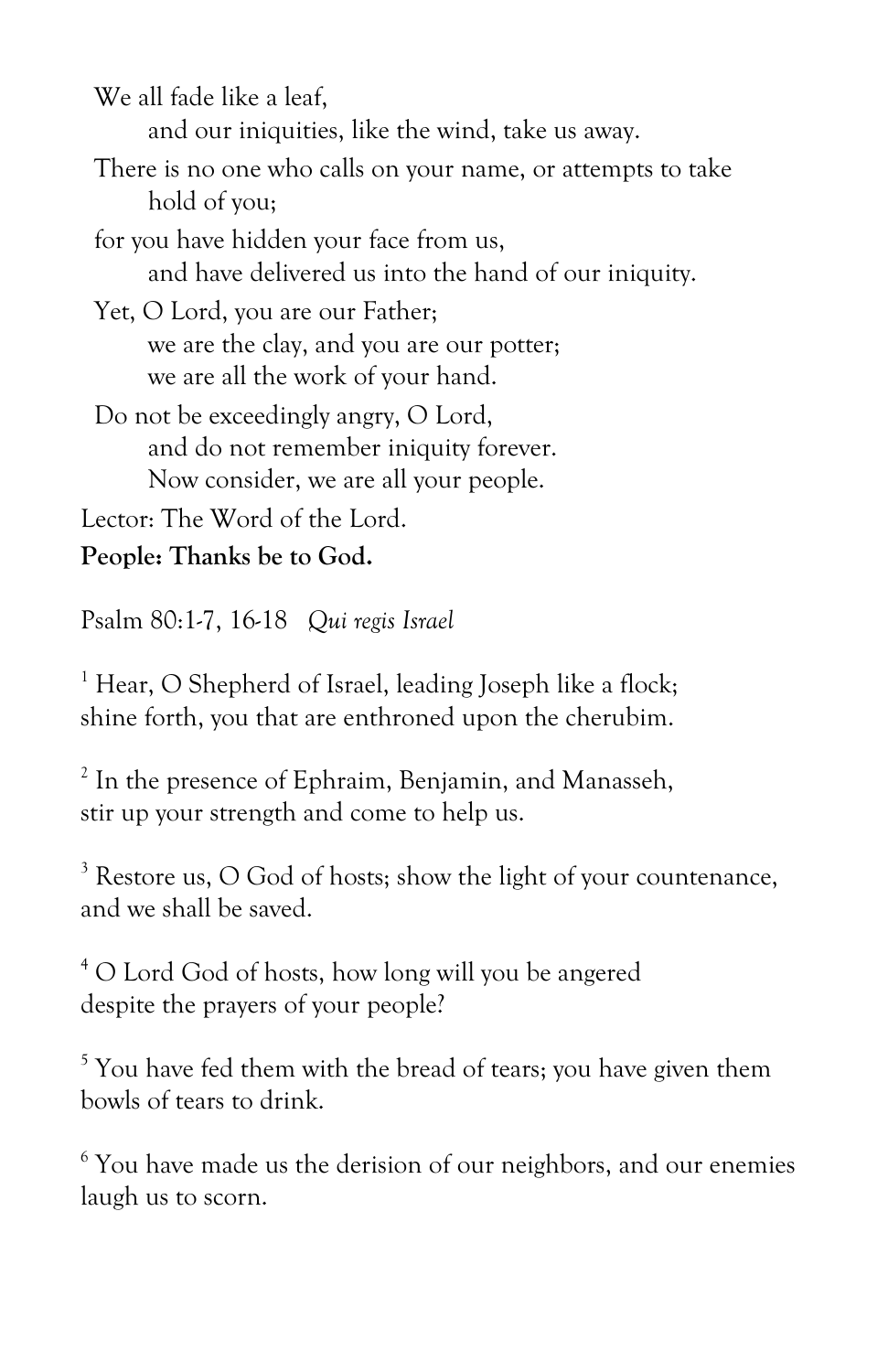<sup>7</sup> Restore us, O God of hosts; show the light of your countenance, and we shall be saved.

<sup>16</sup> Let your hand be upon the man of your right hand, the son of man you have made so strong for yourself.

 $17$  And so will we never turn away from you; give us life, that we may call upon your Name.

<sup>18</sup> Restore us, O Lord God of hosts:

# **The Second Reading: 1 Corinthians 1:3-9** Lector: **A Reading from the First Letter of Paul to the Corinthians**

Grace to you and peace from God our Father and the Lord Jesus Christ.

I give thanks to my God always for you because of the grace of God that has been given you in Christ Jesus, for in every way you have been enriched in him, in speech and knowledge of every kind-- just as the testimony of Christ has been strengthened among you-so that you are not lacking in any spiritual gift as you wait for the revealing of our Lord Jesus Christ. He will also strengthen you to the end, so that you may be blameless on the day of our Lord Jesus Christ. God is faithful; by him you were called into the fellowship of his Son, Jesus Christ our Lord.

Lector: The Word of the Lord.

**People: Thanks be to God.**

**Sequence Hymn** – Hymnal **640** (vs. 1, 2) *Watchman, tell us of the night*

**The Gospel:** Mark 13:24-37*(Please stand.)* Priest: The Holy Gospel of our Lord Jesus Christ according to Mark People: **Glory to you, Lord Christ.**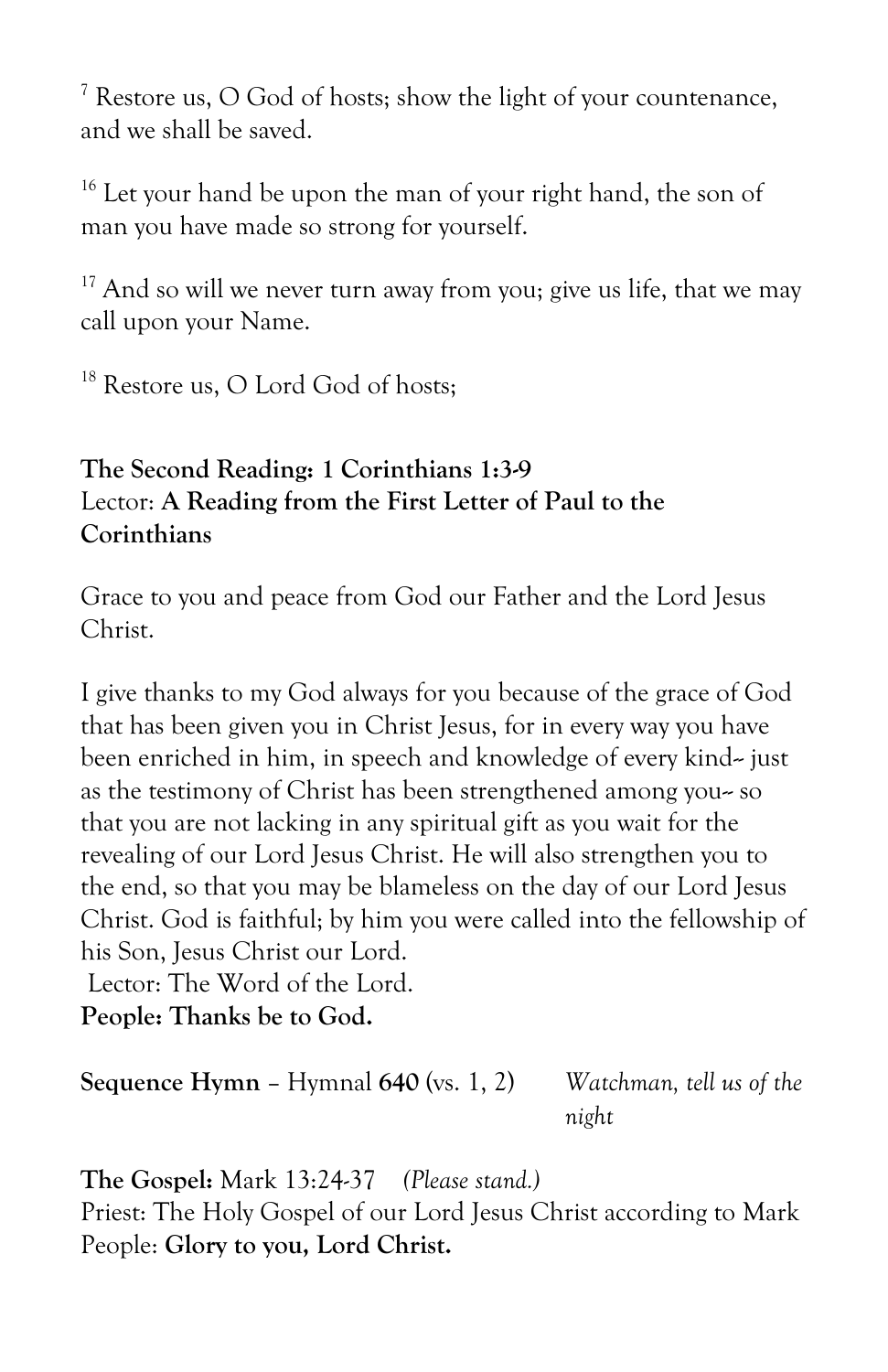Jesus said, "In those days, after that suffering, the sun will be darkened, and the moon will not give its light, and the stars will be falling from heaven, and the powers in the heavens will be shaken. Then they will see 'the Son of Man coming in clouds' with great power and glory. Then he will send out the angels, and gather his elect from the four winds, from the ends of the earth to the ends of heaven.

"From the fig tree learn its lesson: as soon as its branch becomes tender and puts forth its leaves, you know that summer is near. So also, when you see these things taking place, you know that he is near, at the very gates. Truly I tell you, this generation will not pass away until all these things have taken place. Heaven and earth will pass away, but my words will not pass away.

"But about that day or hour no one knows, neither the angels in heaven, nor the Son, but only the Father. Beware, keep alert; for you do not know when the time will come. It is like a man going on a journey, when he leaves home and puts his slaves in charge, each with his work, and commands the doorkeeper to be on the watch. Therefore, keep awake—for you do not know when the master of the house will come, in the evening, or at midnight, or at cockcrow, or at dawn, or else he may find you asleep when he comes suddenly. And what I say to you I say to all: Keep awake." Priest: The Gospel of the Lord.

# People: **Praise to you, Lord Christ.**

*(continue Hymn 640 vs. 3)*

**The Sermon** *(Please be seated.)*

**Time to Reflect** *(Silence)*

**The Nicene Creed** *(Please stand.)*

**We believe in one God, the Father, the Almighty, maker of heaven and earth, of all that is, seen and unseen. We believe in one Lord, Jesus Christ, the only Son of God, eternally begotten of the Father, God from God, Light from Light, true God from true God, begotten, not made, of one Being with the Father. Through**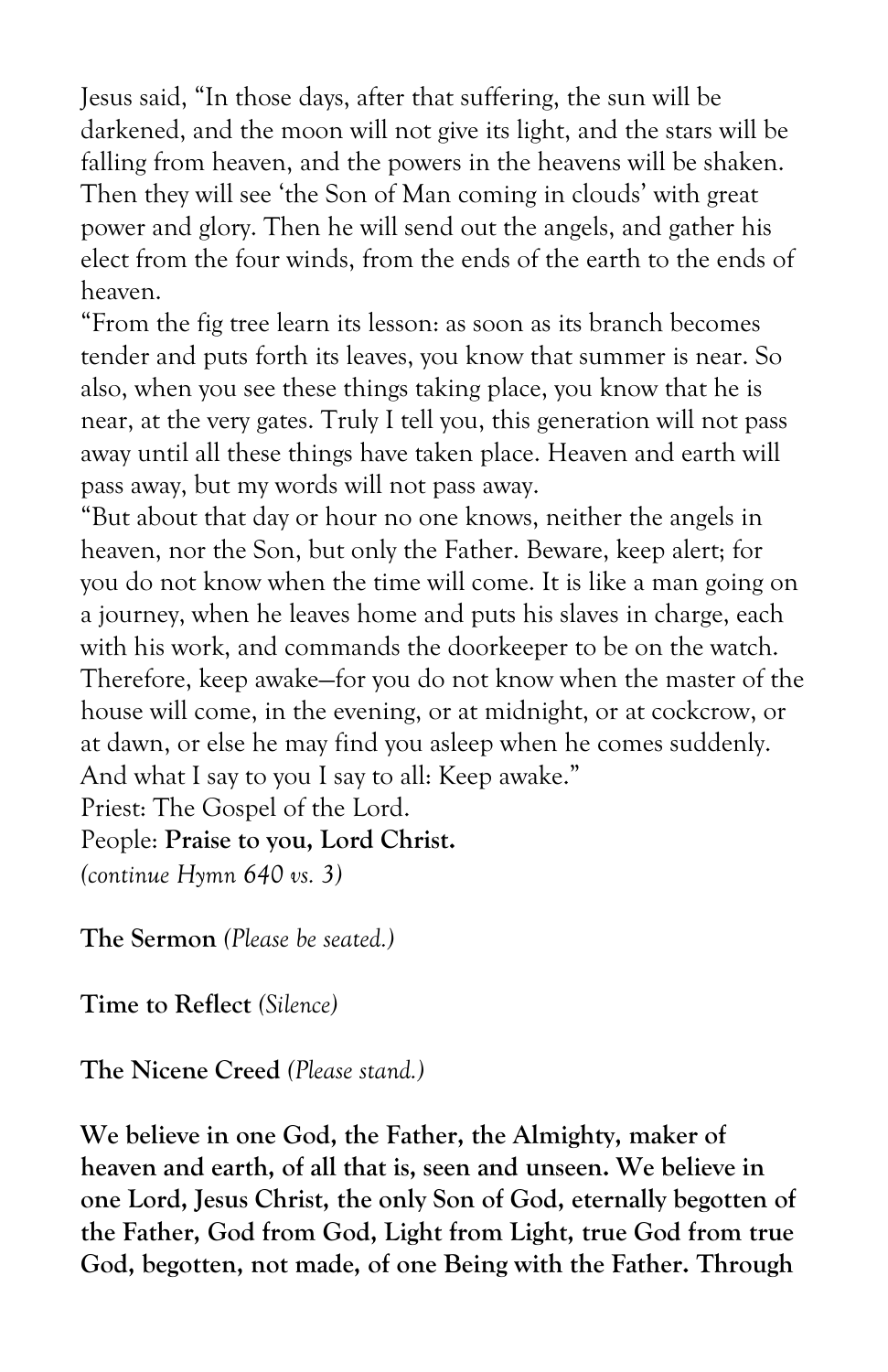**him all things were made. For us and for our salvation he came down from heaven: by the power of the Holy Spirit he became incarnate from the Virgin Mary, and was made man. For our sake he was crucified under Pontius Pilate; he suffered death and was buried. On the third day he rose again in accordance with the Scriptures; he ascended into heaven and is seated at the right hand of the Father. He will come again in glory to judge the living and the dead, and his kingdom will have no end. We believe in the Holy Spirit, the Lord, the giver of life, who proceeds from the Father and the Son. With the Father and the Son he is worshiped and glorified. He has spoken through the Prophets. We believe in one holy catholic and apostolic Church. We acknowledge one baptism for the forgiveness of sins. We look for the resurrection of the dead, and the life of the world to come. Amen.**

## **Prayers of Intercession**

In joyful expectation of his coming to our aid we pray to our Lord Jesus, saying, Amen: **Come, Lord Jesus.**

Grant that every member of your church may truly and humbly serve you; and especially in the Diocesan Cycle of Prayer, we pray for our own Diocese. Help us all to live in the light of your coming and give us a longing for your rule. We pray for all bishops, priests and deacons; especially **Justin** Welby (Archbishop of Canterbury); **Michael** Curry (Presiding Bishop); **Shannon** Johnston (our Diocesan Bishop); **Susan** Goff (our Suffragan Bishop); Edwin **"Ted"** Gulick (Assistant Bishop); and **Lee** Gandiya, our rector. Amen: **Come, Lord Jesus.**

Come to your world as King of the nations. We pray for all who govern and hold authority in the nations of the world; especially for our President, **Donald** Trump, and our Governor, **Terry** McAuliffe. Before you rulers will stand in silence. Amen: **Come, Lord Jesus.**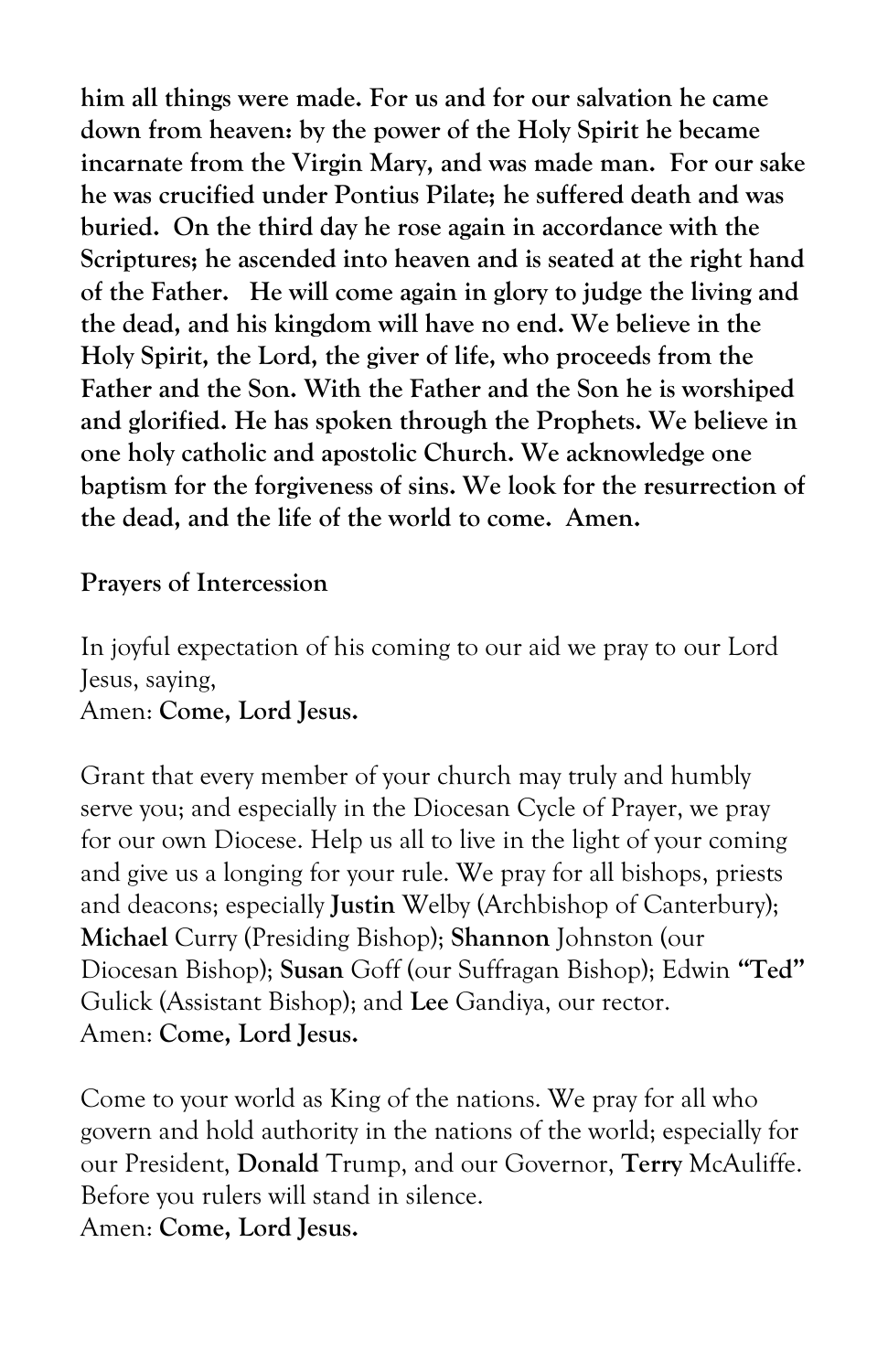Come to us as Savior and Comforter. Comfort all those who suffer from any grief or trouble; especially **Charles** Anderson (friend of Mary Ann Cummings); **Cardell** Baker; **Ruby** Bales; **Carol** Barcalow; **Donald** Benson (B.J. Creelman's brother); the **Berry** family; **Nancy** Breaux; **June** Burroughs (Cousin to Gloria Burnley); **Amanda** Clift; **B.J.** Creelman; **Wayne** Culbertson; **Nick** DeYullis (nephew to Gloria Burnley); **Dennis** Hagan (friend of the Brunsons); **Robert** Hall (brother of Barbara Ritter); **Frank** Hartman; **Todd**  Hornbuckle; **Nancy** Hughey; **Benedicte** Merian (friend of the Parish); **Lowell** Moore (friend to Gloria Burnley); **Keith** Odell (cousin of Michele Bogue); **Connie** Perkins (niece to Duncan and B.J. Creelman); **Billie** Perrine (friends of the Hocks); **Beverly** Phillips; **Tom** Poland (friend of St.Paul's); **Carmen** Post (Aunt to Ramona Shields); **Mary** Schmidt (friend of Barbara Ritter); **Richard** Snow (friend of the Veazeys); **Sharon** Suckow (friend of the Gallaghers); **Joellen** Tschirn (friend of Gloria Burnley); **Tracy**  Watkins (Masterwork' chorus singer); **Erin** Chinn Yagla (friend of JoAnn Brown)and those we now name…. Amen: **Come, Lord Jesus.**

Come to your people with a message of victory and peace. We pray for our own needs and those of others, especially for those in the military **Stephen** Bogue; **Stephen** Cumbee; **Stacey** Jamison; **Hollie** Losee; **Caite** Rerucha (friend of Barbara Ritter); **Clare** Shippee; **Stuart** Shippee; and **Bill** Windus. We pray also for those celebrating birthdays and anniversaries, especially **Peggy** Brown; **Elizabeth** Cumbee; **Susan** Muse; **Vincent** Radly; **Willie** Edwards; **Stephanie** Hanchey; and those we now name.. Amen: **Come, Lord Jesus.**

Come to us from heaven with power and great glory, to lift us up to meet you, with all your saints and angels, to live with you for ever. Give us victory over death, temptation and evil. Give to the departed eternal rest, especially **Debbie** Brannon (Bob Brannon's sister); and those we now name…

Amen: **Come, Lord Jesus***.* **Confession**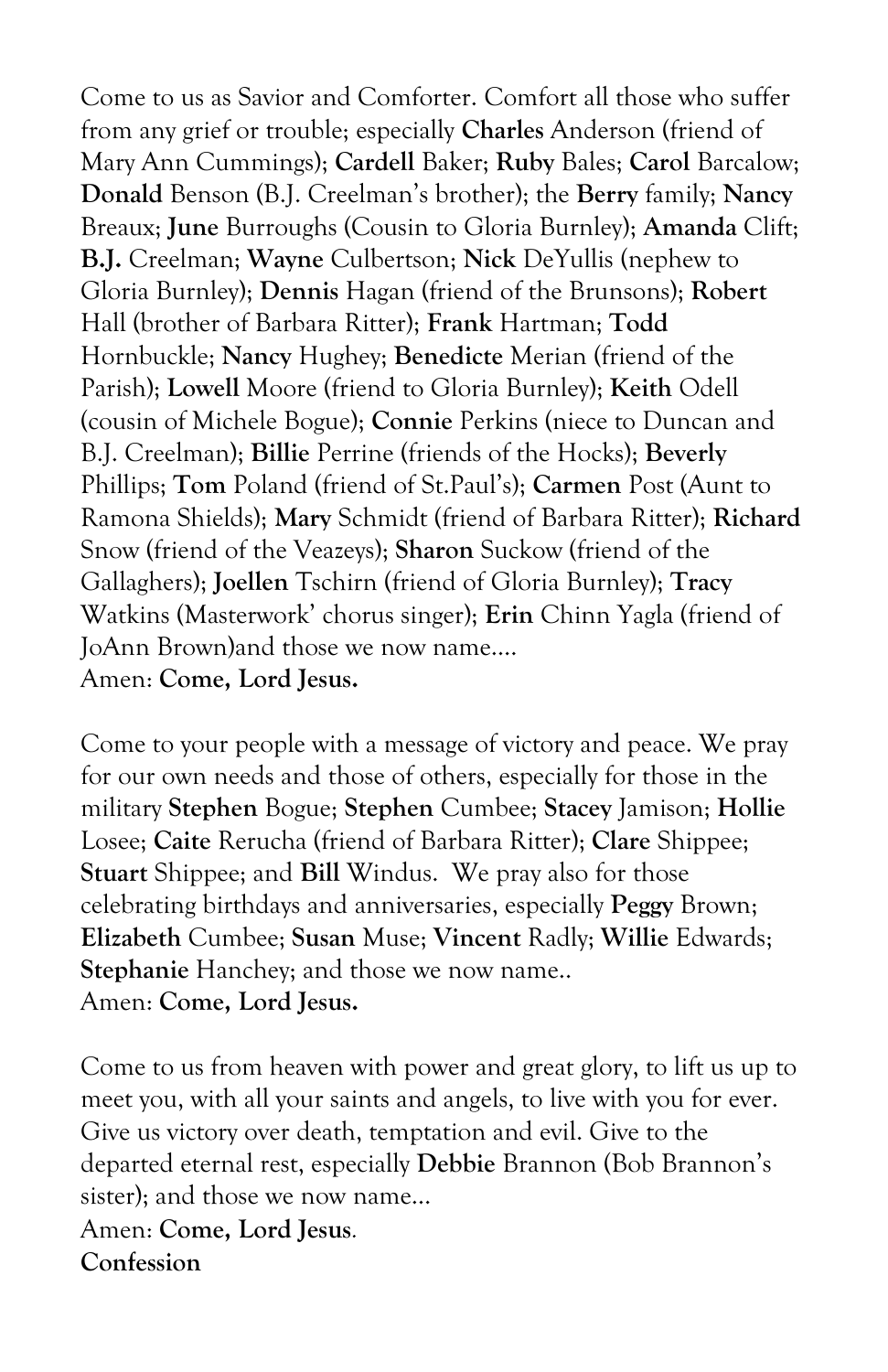When the Lord comes, he will bring to light things now hidden in darkness, and will disclose the purposes of the heart. In that light we confess our sins.

Lord Jesus, you came to gather the nations into the peace of your kingdom: Lord, have mercy. **Lord, have mercy.**

You come in word and sacrament to strengthen us in holiness: Christ, have mercy. **Christ, have mercy.**

You will come in glory with salvation for your people: Lord, have mercy. **Lord have mercy.**

#### **The Absolution**

Almighty God have mercy on you, forgive you all your sins through our Lord Jesus Christ, strengthen you in all goodness, and by the power of the Holy Spirit keep you in eternal life. **Amen.**

## **The Peace**

In the tender compassion of our God the dawn from on high shall break upon us, to shine on those who dwell in darkness and the shadow of death, and to guide our feet into the way of peace. Priest: The peace of the Lord be always with you. **People**: **And also with you.**

## **Welcome and Announcements**

**Offertory Sentence** Priest: Walk in love, as Christ loved us and gave himself up for us. (Eph. 5:2)

## **Offertory Prayer** (*Please be seated.)*

We dedicate these gifts, Lord, for the work of your church, and we ask you to use all that we have, and are to your service. **Amen.** *During the offertory, a hymn, psalm, or anthem may be sung.* **Offertory Hymns/Anthem**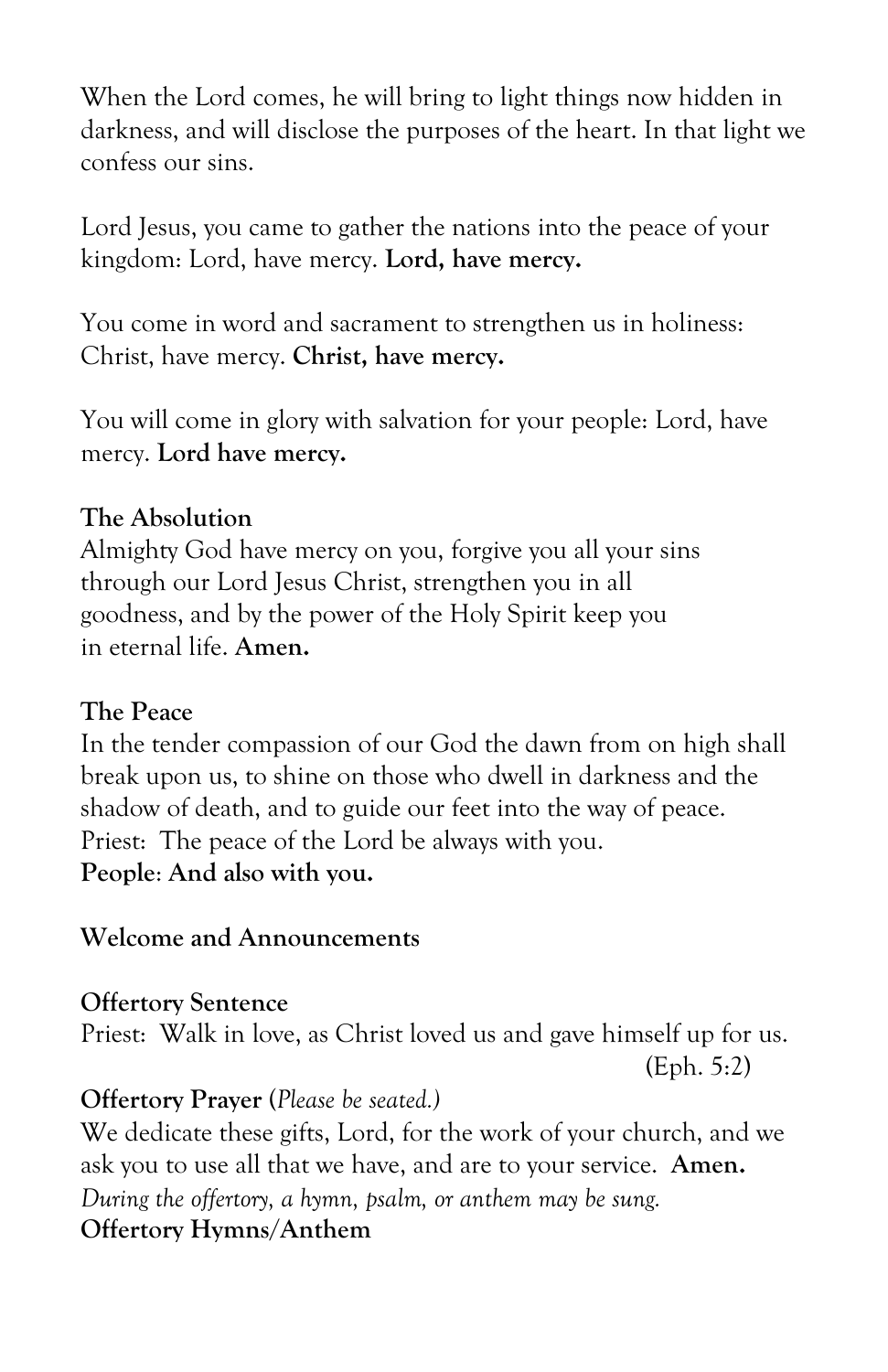**Doxology** – Hymnal **380** (**v.3**) *(Please stand.)*

## **The Holy Communion**

Eucharistic Prayer A

The Lord be with you. **And also with you.** Lift up your hearts*.*  **We lift them to the Lord.** Let us give thanks to the Lord our God. **It is right to give him thanks and praise.** 

*Then, facing the Holy Table, the Celebrant proceeds;*

It is right, and a good and joyful thing, always and everywhere to give thanks to you, Father Almighty, Creator of heaven and earth.

#### **Proper Preface**

And now we give you thanks because you sent him to redeem us from sin and death, and to make us heirs of everlasting life; that when he shall come again in power and great triumph to judge the world, we may with joy behold his appearing, and in confidence may stand before him.

Therefore we praise you, joining our voices with Angels and Archangels and with all the company of heaven, who for ever sing this hymn to proclaim the glory of your Name:

*Sanctus Hymnal S-130*

**Holy, Holy, Holy Lord, God of power and might, heaven and earth are full of your glory. Hosanna in the highest. Blessed is he who comes in the name of the Lord. Hosanna in the highest.**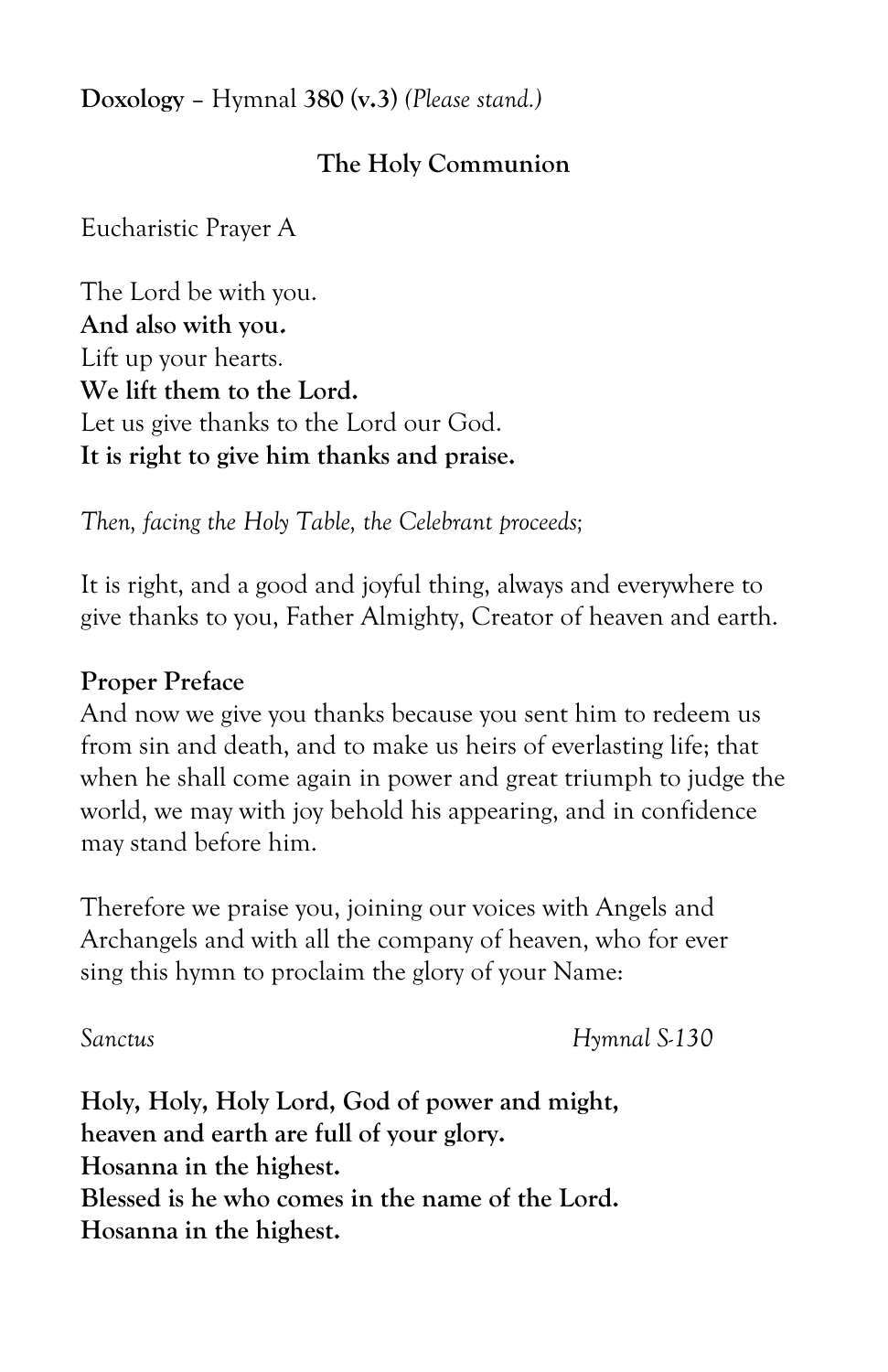*The people stand or kneel, then the Celebrant continues* Holy and gracious Father: In your infinite love you made us for yourself, and, when we had fallen into sin and become subject to evil and death, you, in your mercy, sent Jesus Christ, your only and eternal Son, to share our human nature, to live and die as one of us, to reconcile us to you, the God and Father of all. He stretched out his arms upon the cross, and offered himself, in obedience to your will, a perfect sacrifice for the whole world.

On the night he was handed over to suffering and death, our Lord Jesus Christ took bread; and when he had given thanks to you, he broke it, and gave it to his disciples, and said, "Take, eat: This is my Body, which is given for you. Do this for the remembrance of me."

After supper he took the cup of wine; and when he had given thanks, he gave it to them, and said, "Drink this, all of you: This is my Blood of the new Covenant, which is shed for you and for many for the forgiveness of sins. Whenever you drink it, do this for the remembrance of me."

Therefore, we proclaim the mystery of faith: *Celebrant and People* **Christ has died. Christ is risen. Christ will come again.**

#### *The Celebrant continues*

We celebrate the memorial of our redemption, O Father, in this sacrifice of praise and thanksgiving. Recalling his death, resurrection, and ascension, we offer you these gifts. Sanctify them by your Holy Spirit to be for your people the Body and Blood of your Son, the holy food and drink of new and unending life in him. Sanctify us also that we may faithfully receive this holy Sacrament, and serve you in unity, constancy, and peace; and at the last day bring us with all your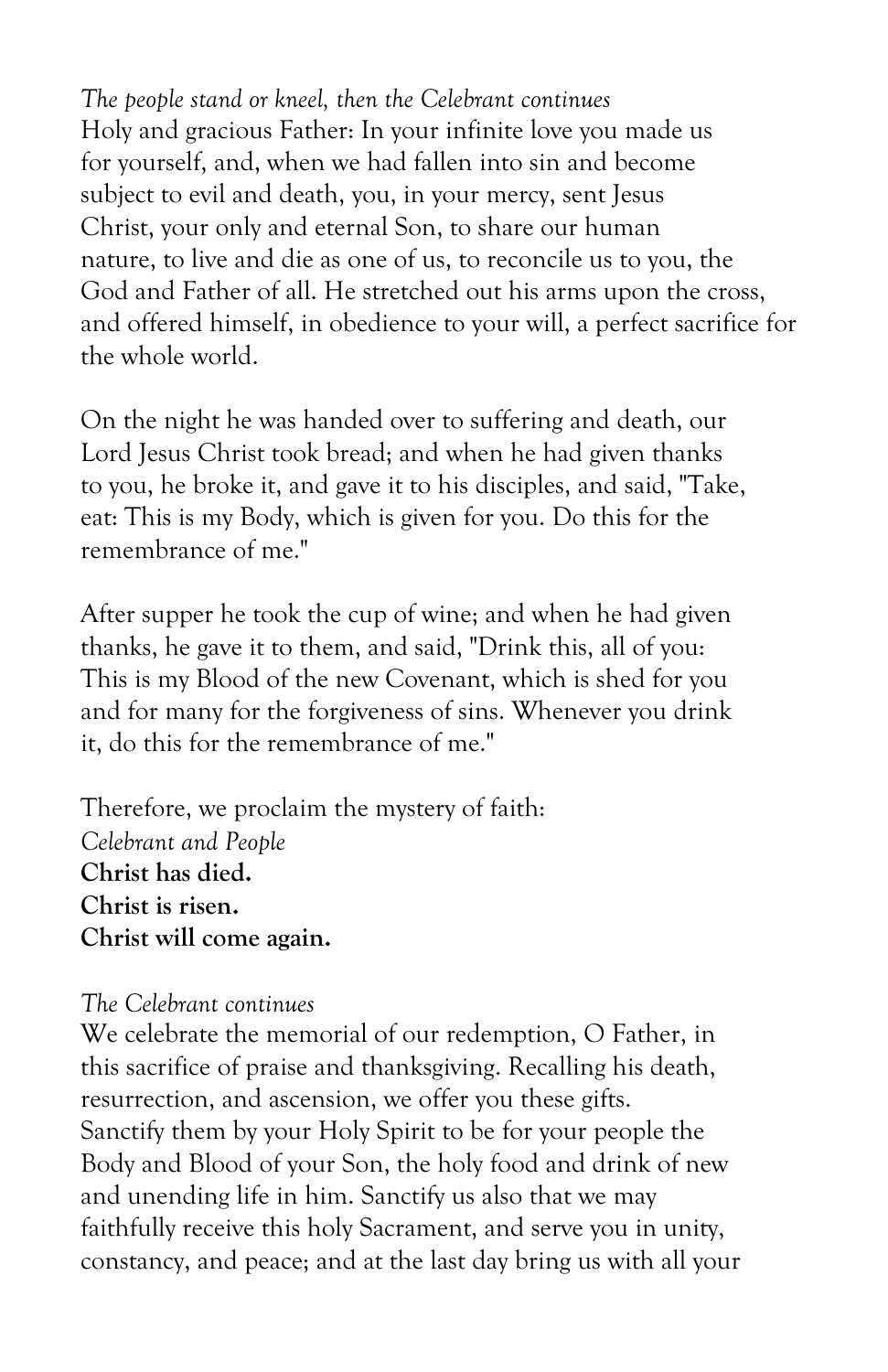saints into the joy of your eternal kingdom. All this we ask through your Son Jesus Christ: By him, and with him, and in him, in the unity of the Holy Spirit all honor and glory is yours, Almighty Father, now and for ever. Amen.

And now, as our Savior Christ has taught us, we are bold to say,

**Our Father, who art in heaven, hallowed be thy name; thy kingdom come; thy will be done; on earth as it is in heaven. Give us this day our daily bread. And forgive us our trespasses, as we forgive those who trespass against us. And lead us not into temptation; but deliver us from evil. For thine is the kingdom, and the power, and the glory, for ever and ever. Amen.**

The Breaking of the Bread

*The Celebrant breaks the consecrated Bread.*

*A period of silence is kept.*

Alleluia. Christ our Passover is sacrificed for us; **Therefore let us keep the feast. Alleluia.**

*In Lent, Alleluia is omitted, and may be omitted at other times except during Easter Season.*

*In place of, or in addition to, the preceding, some other suitable anthem may be used.*

Agnus Dei Hymnal S-164

*Facing the people, the Celebrant says the following Invitation*

The Gifts of God for the People of God.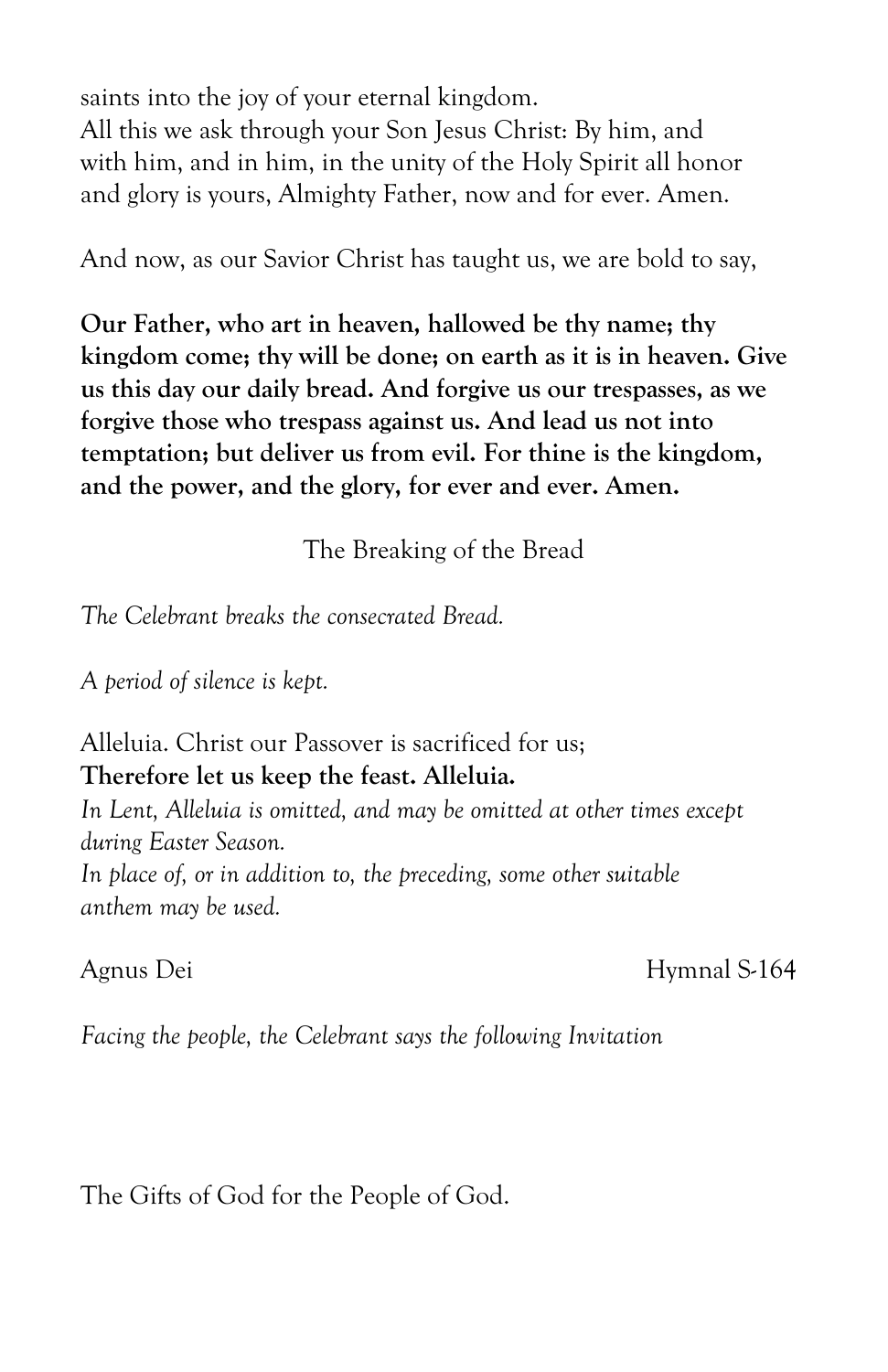- *and* Take them in remembrance that Christ died for
- *may* you, and feed on him in your hearts by faith,
- *add* with thanksgiving.

*The ministers receive the Sacrament in both kinds, and then immediately deliver it to the people.*

*The Bread and the Cup are given to the communicants with these words*

The Body (Blood) of our Lord Jesus Christ keep you in everlasting life. **Amen.** *or with these words*

The Body of Christ, the bread of heaven. **Amen.** The Blood of Christ, the cup of salvation. **Amen.**

*During the ministration of Communion, hymns, psalms, or anthems maybe Sung*

# **Invitation to Communion**

*All baptized Christians, regardless of church affiliation, are invited to receive communion. You may kneel or stand at the altar rail. Gluten-free wafers and a separate chalice are available for those with gluten or wheat allergies—please let the priest know when you come forward. If you are unable to come forward to receive communion, please notify an usher and the priest will bring communion to your seat.*

**Communion Hymn –** Hymnal **72** *Hark! The glad sound*

# **Post Communion Prayer**

Let us pray. Generous God, you have fed us at your heavenly table. Kindle us with the fire of your Spirit that when Christ comes again we may shine like lights before his face; who is alive and reigns with you and the Holy Spirit, one God, now and forever. **Amen.**

*Celebrant and People*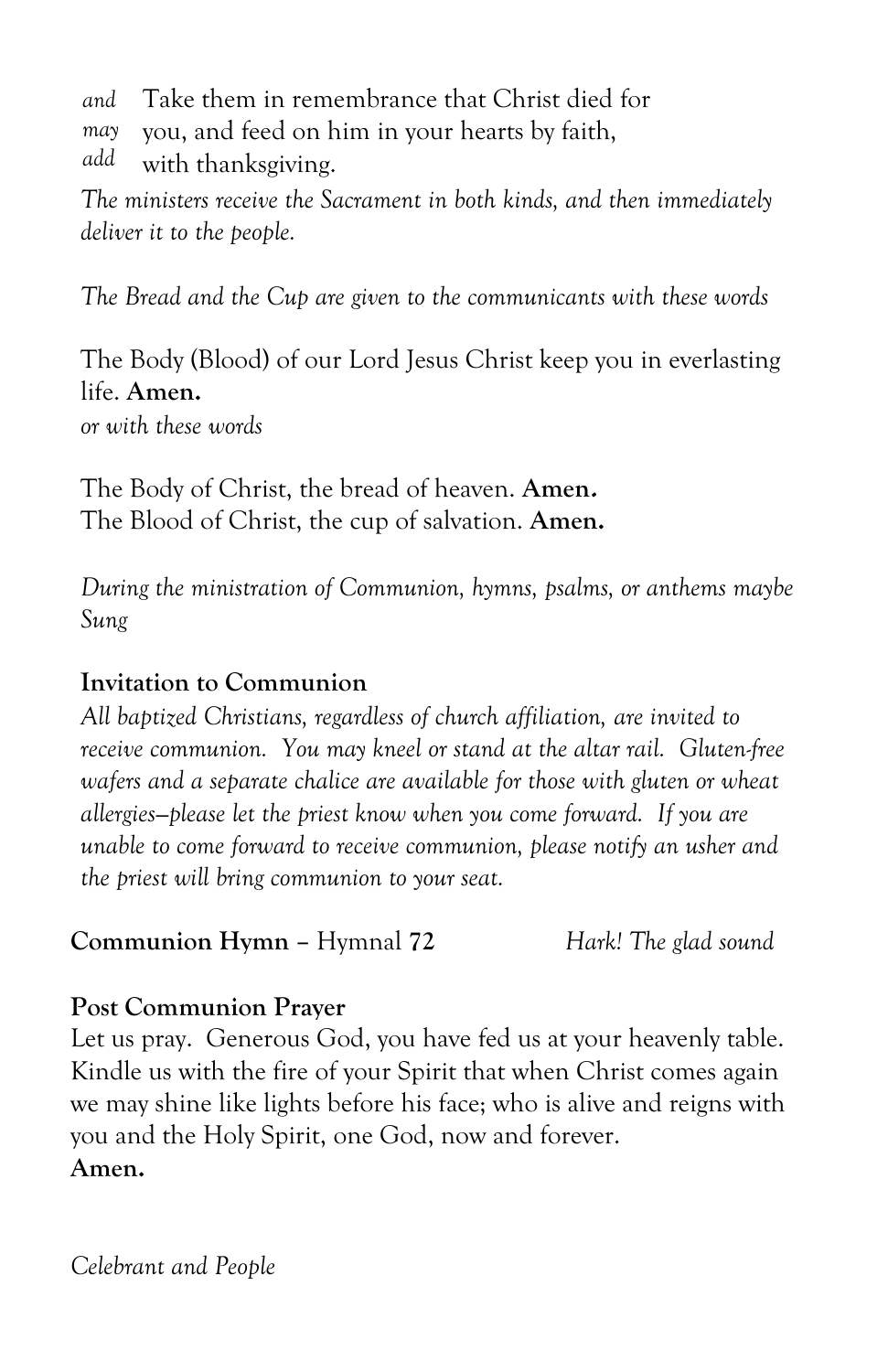**Eternal God, heavenly Father, you have graciously accepted us as living members of your Son our Savior Jesus Christ, and you have fed us with spiritual food in the Sacrament of his Body and Blood. Send us now into the world in peace, and grant us strength and courage to love and serve you with gladness and singleness of heart; through Christ our Lord. Amen.**

The Advent Blessing

May the Sun of Righteousness shine upon you and scatter the darkness from before your path; and the blessing of God Almighty, the Father, the Son, and the Holy Spirit, be among you, and remain with you always. **Amen.**

**Recessional Hymn** – Hymnal **542** *Christ is the world's Light*

#### **Dismissal**

Priest: Go in peace to love and serve the Lord. People: **Thanks be to God.**

# **Postlude**

*\* \* \* \**

 Acolyte(s): Regan Lenzi; Theo Gandiya Altar Guild: Pat Frazer, Lelia Campbell, and others Eucharistic Minister: Dave Gallagher Lector: Salli Hartman Organist: Jeannie Richardson Ushers: Greg Fish and Mike Shippee *\* \* \* \**

**Welcome Visitors!** We are glad you joined us for worship today. We invite you to fill out a "Visitor Card" (found in the pew pocket) and place it in the offering plate. Please join us for fellowship and refreshments in the Parish House after the service. Thank you for worshiping with us this morning.

**Parents of Young Children**: There are activity bags, found at the rear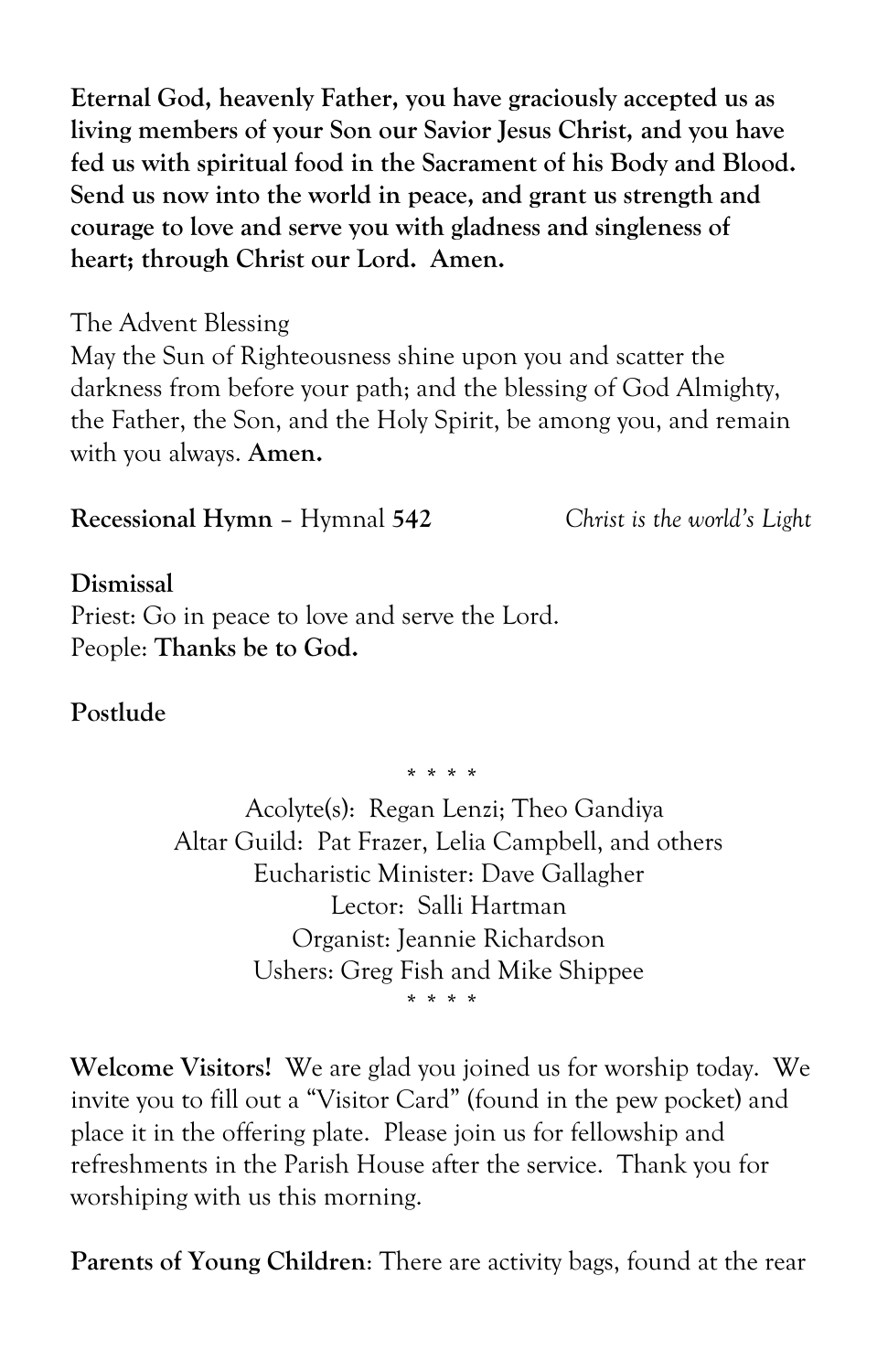of the church, which may help children sit during worship. Please return the bags after the service. There is also a Nursery in the Parish House (past the kitchen and restrooms) that is staffed each Sunday from 9:30-11:30 am.

# **ANNOUNCEMENTS**

Monday, December 4: 7:00 am: Men's Bible Study, Parish Tuesday, December 5: 10:00 am: James Madison Garden Club Meeting Wednesday, December 6: 7:00 pm: Adult Choir Rehearsal Thursday, December 7: 6:30 pm: Lion's Club Board Meeting Friday, December 8: 6:00 pm: KG Quilters Meeting Sunday, December 10: 8:00 am: Holy Communion Service 10:00 am: Holy Communion Service 6:00 pm: Nativity (Crib) Service

**Today December 3:** Please remember the Annual Congregational Meeting after the 10:00am service and the Christmas Party at the Ramberg's at 4:00pm.

**Vestry Candidates:** This year's Vestry candidate nominees are Carolyn Ramberg – to fill the one year term vacated by Mary Ann Cummings, Gayle Hock and Greg Fish to serve three year Vestry terms.

**Christmas Families:** We are helping make Christmas brighter for 6 individuals. The sign up sheets are available in the Parish Hall. The gifts need to be turned in by December 17th.

**Art Raffle:** Congratulations to the raffle winners – Heather Lear,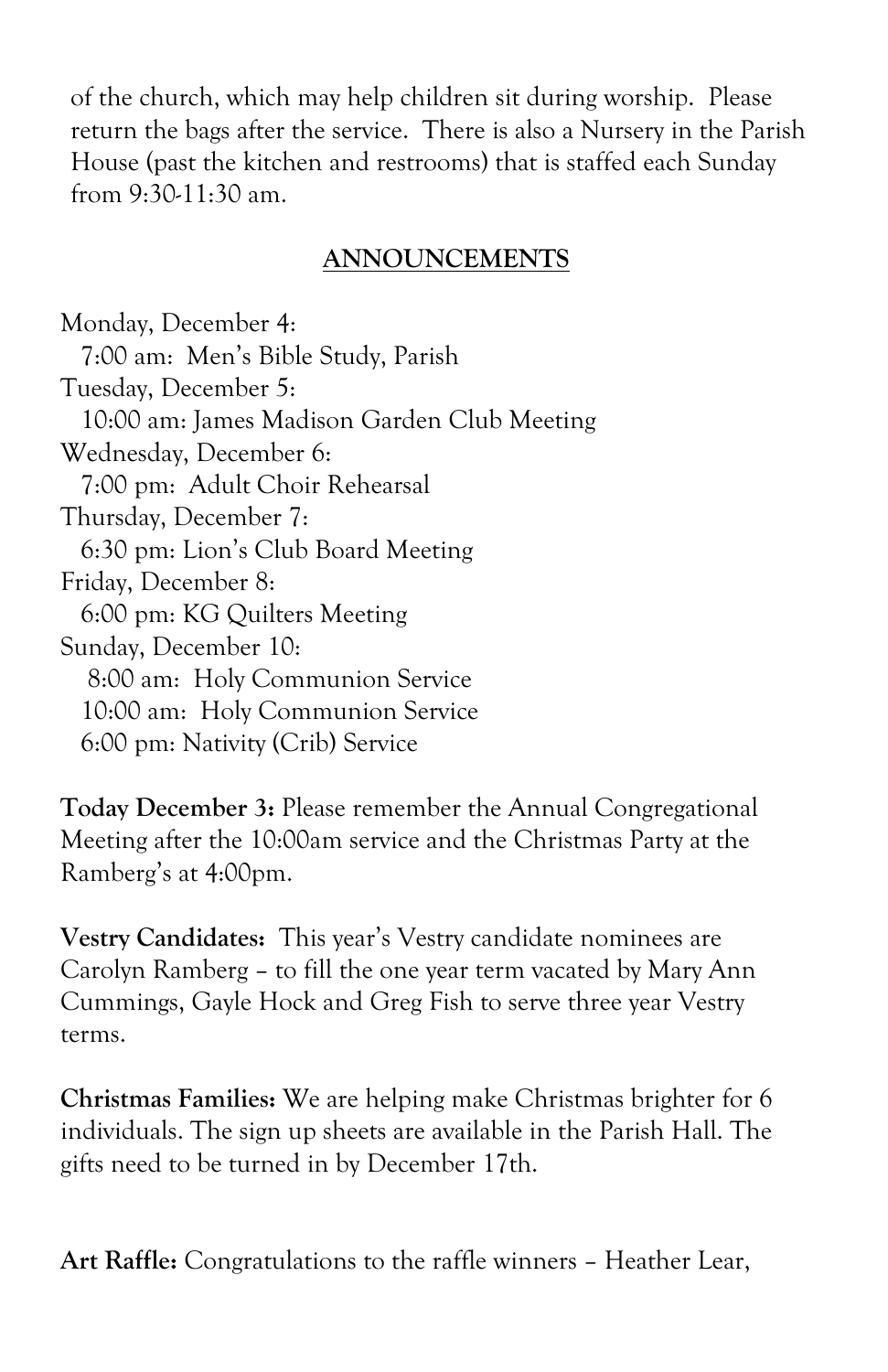Jeron Hayes, Katie Haywood, JoAnn Brown and Jane Marvin. There will be a silent auction at coffee hour/ annual meeting today for the remaining photographs or additional prints (up to 10 prints) of any photograph.

**Stewardship Packages –** the pledge letters and cards have been mailed this week. Please look for them in your mail. If you don't receive a package, please contact the parish office.

**Events and Special Services** - Mark your Calendars Sunday December 10th at 6:00 pm - Nativity (Crib) Service Sunday December 17th at 6:00 pm - Festival of 9 Lessons and Carols Sunday December 24th - regular Sunday morning services will be held along with 6:00 pm Christingle Service 10:30 pm Midnight Eucharist Monday December 25th at 10:00am - Christmas Day Eucharist

**Please remember donations for Little Ark Food Pantry** - Please bring your donations to the Parish Hall, and place in the black cart (labeled Food Bank); take one small item to the basket in the church

**Love Thy Neighbor December 17 -** St. Paul's is invited to provide the desserts for Love Thy Neighbor on December 17. Please think about preparing cookies, cakes, cupcakes, brownies, or pies to be delivered to the parish hall on Dec. 17. This will be Christmas dinner for many. We want to prepare enough for about 150 people. If you would like to contribute, please let Carolyne know. Thank you.

**Micah Ecumenical Ministries –** Once a year we collect items for this ministry. Please pick up a wish list from the Parish Hall bulletin board and support this outreach.